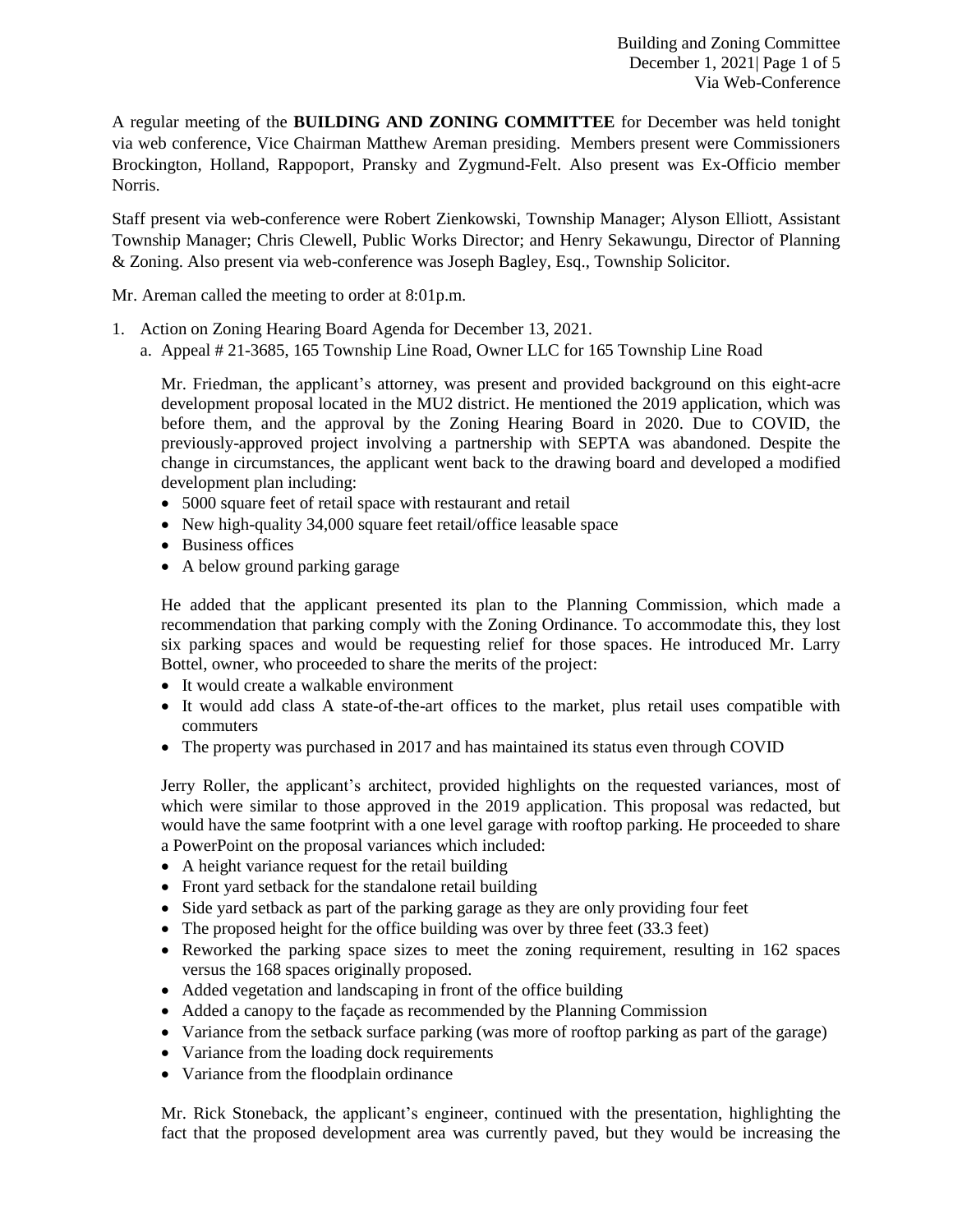impervious area, while remaining in compliance with the requirements of stormwater discharge and the NPDES permitting as required by DEP.

A vault storage system, which is a storm trap generally used for smaller areas, would provide storage for about 150,000 gallons of stormwater. The plan proposes to capture all the runoff on the site and direct it into the storm trap, which will be open for infiltration, to reduce the volume and also rate control. The lowest grade of the garage is 210 feet, while the floodplain base elevation is 200 feet. The bottom of the storm trap would be 202 feet.

Mr. Guy DiMartino, P.E., of Traffic Planning and Design provided updates on the traffic study previously performed. The current plan would generate less traffic than the prior plan, but the prior plan complied with SEPTA's traffic flow studies and guidelines.

The Committee provided the following comments and expressed the following concerns as part of the discussion:

- Parking sufficiency based on the retail uses/operators and type of retail uses
- The current plan is significantly better than the prior plan
- The type of tenants for the proposed office space are anticipated to be similar to the existing tenants: money management, financial and tech services. The applicant was responding to the 'flight to quality' high-end office buildings.
- Whether this is still a transit-oriented development given that SEPTA is no longer involved; response: it comes down to access to the train station by commuters.
- Federal mandate for SEPTA to create handicapped parking, and the design of their building to tie into the proposed towers if SEPTA were to move their project along.
- Discharge of stormwater into the railroad track swell and extracting of a measure of improvement from SEPTA to ensure this did not create additional flooding. The response was that the discharge was into a swale owned by Pitcairn.
- Consideration of another detention basin to ensure that there is no additional flooding.
- Fiscal impact study showing that this project would add value to the Township.
- Trash pickup and containment area and that this was part of the retail and office building area.
- The proposed wall, which would be an extension of the existing wall constructed of Wissahickon schist.
- Parking garage level reduction and commitment to security for the garage. The garage would be solely for customers and tenants, with enforceable tag parking, and would be different from the SEPTA garage, which had a public aspect to it and warranted security at a different level.
- The ability of the proposed vegetation to survive in the planters; it would be an irrigated planter with the proper depth as part of the design.
- Surface water runoff coming down from Summit in Jenkintown into the bottom of the creek.
- Concern about the variance requests to reduce the buffers, screening and compensation of these with the use of a fee in-lieu-of, to ensure that the downstream issues were not exacerbated.

## Citizen Comment

*Robert Hyslop, 211 Harrison Avenue*, raised questions specific to the floodplain, the lot size, the sizing of the storm trap – which appeared smaller than the lot, frequency of 100-year floods, and ordinary storms verse main storms.

*Ms. Stine, resident,* had questions about the following: security and the tag parking effect on retail shoppers, which would be monitored by property management; highest height of the buildings which was about the same as Pitcairn at 39'3"; proposed loading dock which did not comply with the ordinance; only proposing two axle trucks; screening of the loading area which is now behind the building as opposed to the original plan; location of the HVAC systems which were on the roof and the fact that they would be screened; light reflection off of the glass wall; traffic analysis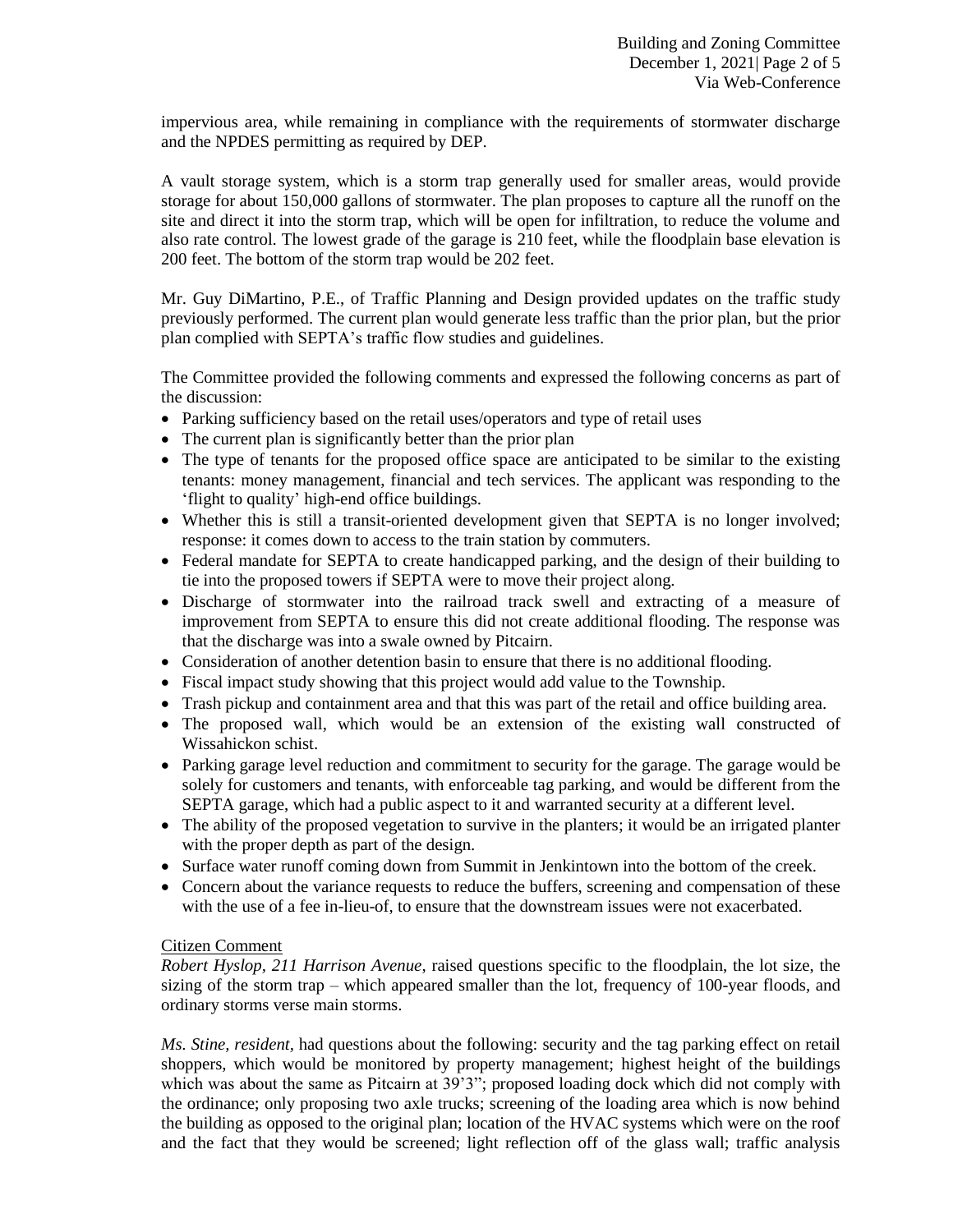which would be available prior to the Zoning Hearing Board, but with an expanded one as part of the Land Development; and night lighting which would be low key and surface oriented.

*Ms. Benton, Webster Avenue,* asked about the financial benefit of this development and a bridging of this development with the existing businesses, some of which remain vacant; concern about bringing in national stores which could threaten local businesses, with revenues not remaining in the community; the need for a balance between the preservation of the integrity of neighborhood development and new businesses.

*Ms. Welsh, resident,* expressed concern on the project's impact in terms of stormwater runoff and traffic from 309 to Greenwood Avenue to Township Line Road, and bottlenecks with two of the existing traffic lights. Mr. DiMartino said they would be evaluating the traffic signal timings.

*Ms. Cerebi, resident,* expressed concerns about visibility from the Greenwood Avenue Bridge among other locations; flooding and the design/monitoring of a management system.

*Ms. Post, resident of Cliff Terrace*, agreed with the recommendations for conditions to be imposed, especially regarding trees and landscaping, and ensuring that these conditions are enforced; reduction of the landscaping due to the change in the parking spaces from compact spaces to the regulated sizes; differentiation between the business needs and the resident needs, and the potential destruction of this type of development; parking enforcement and security of the garage; Mr. Roller added that they would be doing a thorough assessment on all the vegetation to ensure it was as ecologically sound as possible.

*A resident* raised a concern about the size of the building and effect on the line of sight.

Upon motion of Ms. Rappoport, the Committee unanimously agreed to authorize sending the Township Solicitor to the Zoning Hearing Board to ensure that the concerns raised are adequately addressed and on the condition that the developer performs a study on all the traffic signals in the Township that would be leading traffic to this location.

b. Appeal # 21-3687, TKO Installations, Inc. for 2401 Cheltenham Avenue

Ms. O'Neill, the applicant's attorney, was present and shared that this application was for installing a drive through ATM, which would take up eight parking spaces. It is a permitted use that would allow for withdrawing and depositing of funds and would require additional signage and a variance related to the size of the signage. The applicant is seeking three signs as opposed to one sign, and would need relief from the stacking requirements. She added that she reached out to the Police Chief who opined that this would not create any issues different from other drivethrough uses.

Discussion ensued on the following:

- Security and safety in addition to truck parking at this location.
- Existing Chick-Fil-A stacking issues.
- Compounding of the issue of Wells Fargo ATM double parking in the fire lane; illegal parking in handicap spaces.
- Additional burden of Police calls at this location on a regular basis.
- Multiple existing ATMs at this location and non-existing added value.
- Site management and parking issues by residents south of this location and from Lynnewood Gardens, plus the lack of urgency to resolve these issues.
- Cleanliness of site, and trash that continues to be neglected.
- Lighting plan and pedestrian access. Mr. Atamous, the applicant's engineer, responded that they would have a light pole to project 40' around the ATM and site area.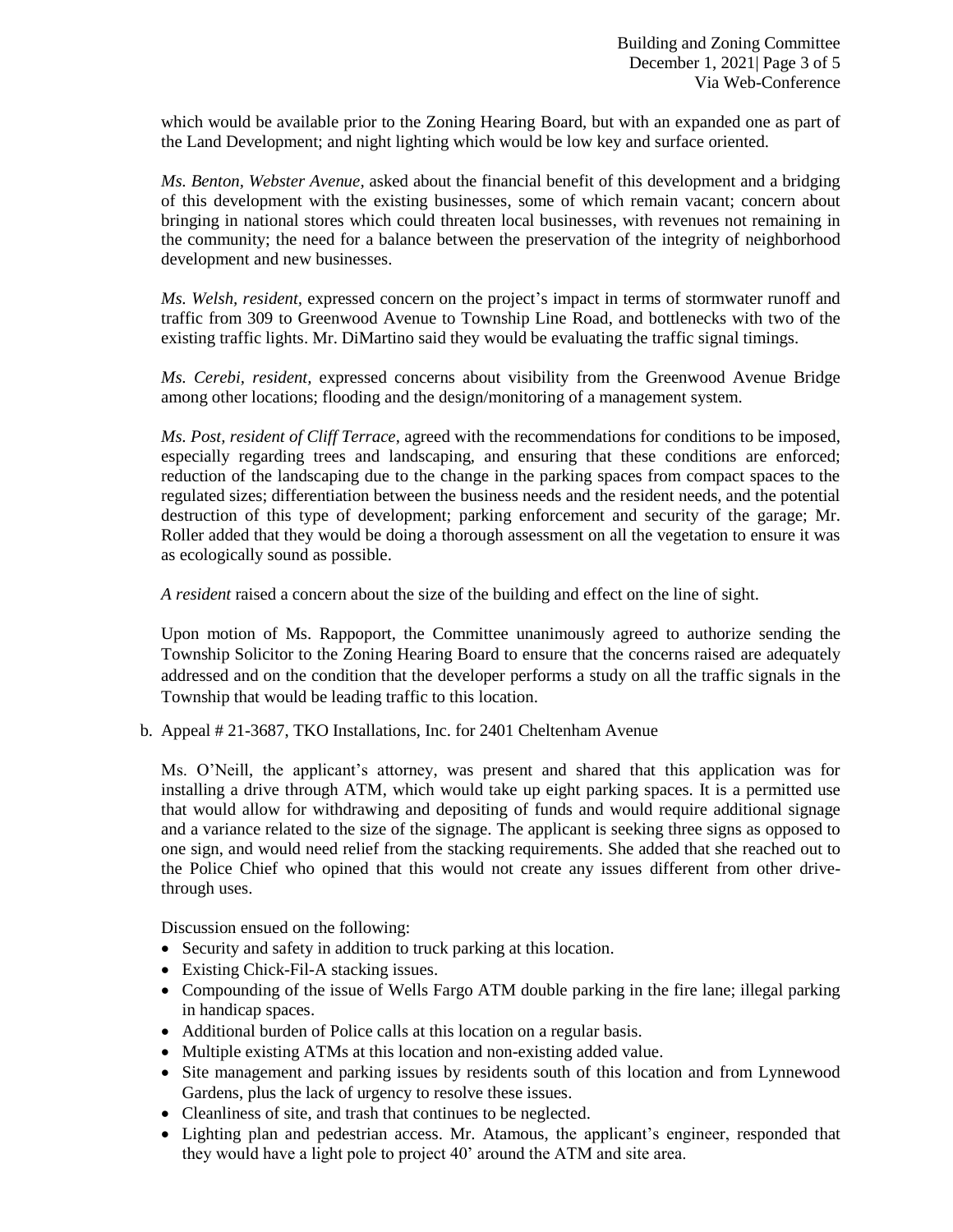- Frequency of servicing by armored vehicles. Mr. Quinn of TKO said this would be bi-weekly.
- Scheming of the ATM and the response that there would be 24/7 monitoring by camera within the ATM and also within the canopy and use of high-end equipment by Chase.
- The positive response by Chief Slavin given all the concerns raised and the fact that this was of no value to the Township.
- Attacks on ATMs and the tendency for these to be violent.
- Ms. Isser commented on the security concerns raised by the Planning Commission and the need for additional feedback from the Chief.
- Existing standalone ATMs at the Cedarbrook Shopping Center and the minimal disruptions.

A motion was made by Mr. Holland to take no action on the proposed application. The motion failed to carry by a 3-4 vote (Ayes: Norris, Holland and Brockington. Nays: Areman, Rappoport, Zygmund-Felt and Pransky).

A motion was made by Ms. Rappoport to deny the proposal and to send the Township Solicitor to oppose it. The motion carried by a 4-3 vote (Ayes: Areman, Rappoport, Zygmund-Felt and Pransky. Nays: Norris, Holland and Brockington).

c. Appeal # 21-3688, Iain & Barbara Duguid for 608 Twickenham Road.

Mr. Yanoff, Esq., representative for the applicant, said this is a single-family dwelling operating a no-impact business, not a commercial business as indicated by the violation notice. Cavalier King Charles Spaniels are bred at this location and sold to families with physical/emotional needs. This was an A-13 no impact home-based business and had petitions from 20 neighbors who were in favor of the application. The use was compatible with surrounding uses, would not employ any outsiders other than family members, and met all the requirements of the Zoning Ordinance specific to no-impact home business. Sixteen percent of the main floor is dedicated to this use; the only issue was they had not registered with the Township.

Mr. Clewell said he received complaints regarding excessive trash at this property from a neighbor and trash collectors, to which he followed up by visiting the property. He shared his observations regarding the breeding layout in the living area and interactions with the owner. He confirm with he Tax Office that the use did not have a Business Privilege License.

Mr. Areman added that it was a misrepresentation that the property did not generate solid waste, which created concern. He complimented the owners on providing therapy to those in need, but this did not obviate the use requiring zoning approval. The applicant filed an appeal of the violation notice, with an alternative variance, indicating that the argument of no-impact home business was not a solid summation. Mr. Yanoff responded that he wanted to cover all his bases and has used the same language in the past. Ms. Duguid added that they were addressing the solid waste issues and until last year, they did not realize this was going to be a dog breeding business. They stated it was a gradual process, with potential, and they are willing to pay any back trash fees and taxes, apply for any licenses, and affirmed that they had been filing their taxes regularly.

Additional discussion ensued on the following:

- Operating a business at this location by virtue of the contract they had for waste clean-up in the yard and selling of the dogs.
- Stringent regulations and random inspections by the Commonwealth indicate it is a business.
- No-impact business is a misrepresentation since it has been run for several years without paying taxes.
- Theft of Township services while raising the tax burden on the rest of the tax payers.
- How big they were planning to grow, and the response that by law they could have 30 to 50 dogs, but were not at those levels.